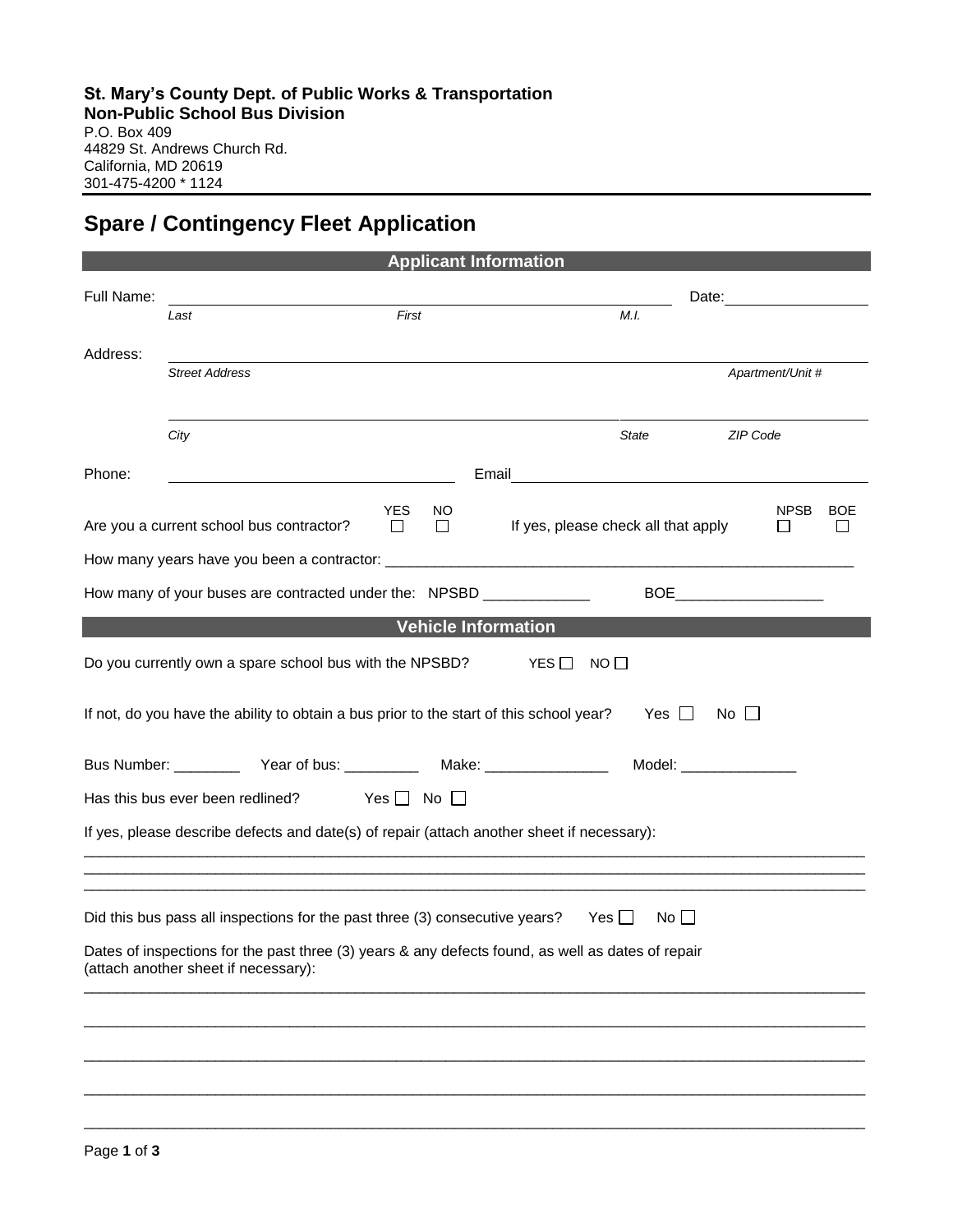| Is there anything that would hinder any other contractor from using this bus: ________________________________                                                                                                              |
|-----------------------------------------------------------------------------------------------------------------------------------------------------------------------------------------------------------------------------|
|                                                                                                                                                                                                                             |
|                                                                                                                                                                                                                             |
|                                                                                                                                                                                                                             |
|                                                                                                                                                                                                                             |
|                                                                                                                                                                                                                             |
| Explain the process for each contractor to obtain the use of your spare bus. Give detailed description of how a<br>contractor would acquire the use of the spare bus (this process should be the same for all contractors): |
|                                                                                                                                                                                                                             |
|                                                                                                                                                                                                                             |
|                                                                                                                                                                                                                             |
|                                                                                                                                                                                                                             |
|                                                                                                                                                                                                                             |
|                                                                                                                                                                                                                             |
|                                                                                                                                                                                                                             |
|                                                                                                                                                                                                                             |
|                                                                                                                                                                                                                             |
|                                                                                                                                                                                                                             |
|                                                                                                                                                                                                                             |